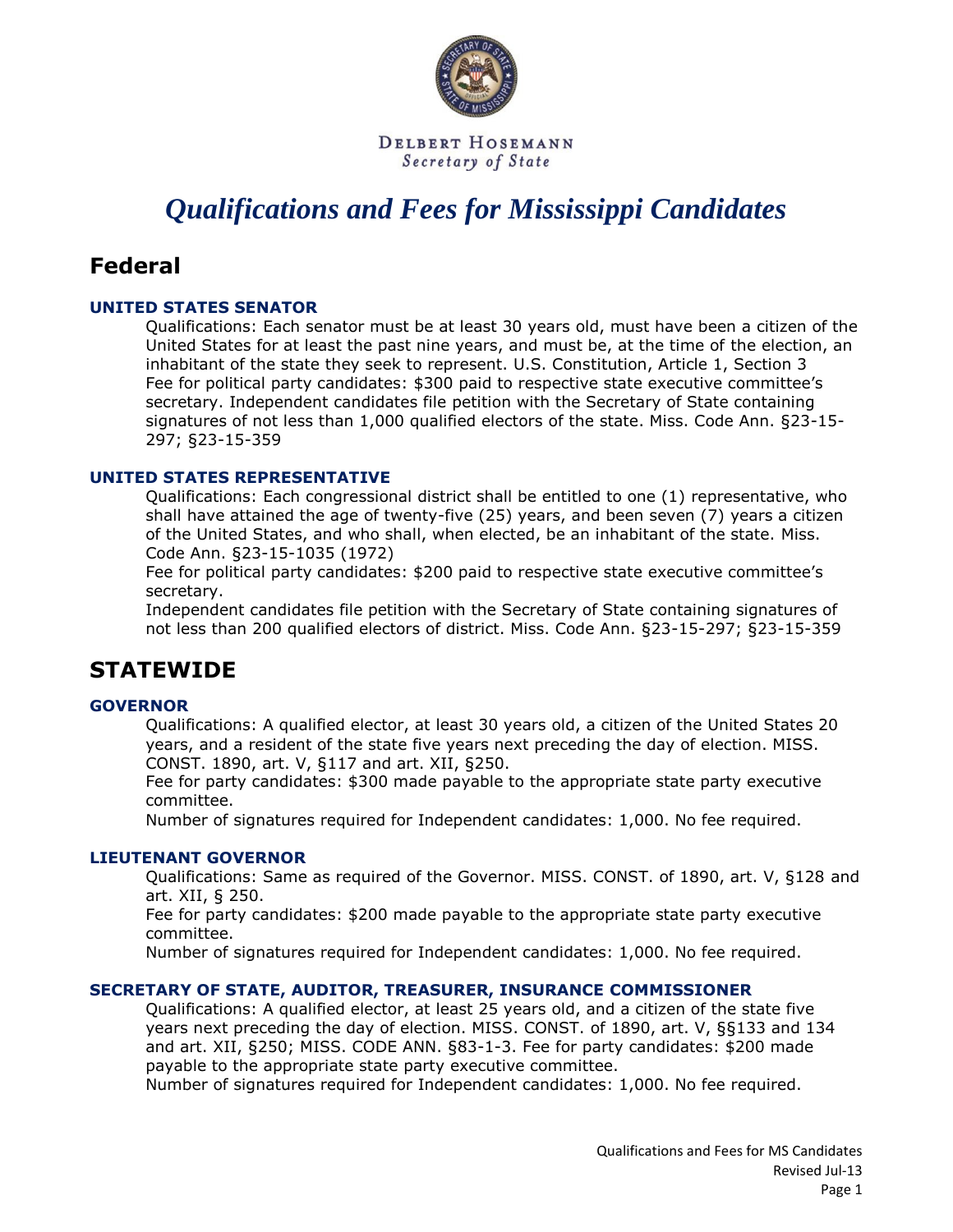#### **ATTORNEY GENERAL**

Qualifications: A qualified elector, a practicing attorney for five years, at least 26 years old, and a citizen of the state five years. MISS. CONST. of 1890, art. VI, §173 and art. XII, §250.

Fee for party candidates: \$200 made payable to the appropriate state party executive committee.

Number of signatures required for Independent candidates: 1,000. No fee required.

#### **COMMISSIONER OF AGRICULTURE & COMMERCE**

Qualifications: A qualified elector with a general knowledge of agriculture, mining, manufacturing, statistics, and general industries and an experienced and practical agriculturist. MISS. CODE ANN. §69-1-1; MISS. CONST. of 1890, art. XII, §250. Fee for party candidates: \$200 made payable to the appropriate state party executive committee.

Number of signatures required for Independent candidates: 1,000. No fee required.

# **STATE DISTRICT**

### **SUPREME COURT JUSTICE**

Qualifications: A qualified elector for and from the Supreme Court District in which election is sought (residency), at least 30 years of age, a practicing attorney, and a citizen of the state for five years immediately preceding the election. (*Miss. Const. of 1890, Art. 6, §§145, 145-A, 145-B and 150*)

Fee: \$200 made payable to the State Board of Election Commissioners, delivered to the Secretary of State's Office.

#### **COURT OF APPEALS JUDGE**

Qualifications: A qualified elector for and from the Court of Appeals District in which election is sought (residency), at least 30 years of age, a practicing attorney, and a citizen of the State for five years immediately preceding the election. (*Miss. Const. of 1890, Art. 6, §150; see Bryant v. Westbrooks*, 99 So. 3d 128 (Miss. 2012)). Fee: \$200 made payable to the State Board of Election Commissioners, delivered to the Secretary of State's Office.

#### **CHANCERY COURT JUDGE**

Qualifications: A qualified elector for and from the chancery court district (residency), at least 26 years of age, a practicing attorney for five years, and a citizen of the state for five years. (*Miss. Const. of 1890, Art. 6, §§153 and 154; Miss. Code Ann. (Rev. 2002) §9-5-1*)

Fee: \$100 made payable to the State Board of Election Commissioners, delivered to the Secretary of State's Office.

#### **CIRCUIT COURT JUDGE**

Qualifications: A qualified elector for and from the circuit court district (residency), at least 26 years of age, a practicing attorney for five years, and a citizen of the state for five years. (*Miss. Const. of 1890, Art. 6, §§153 and 154; Miss. Code Ann. (Rev. 2002) §9-7-1*)

Fee: \$100 made payable to the State Board of Election Commissioners, delivered to the Secretary of State's Office.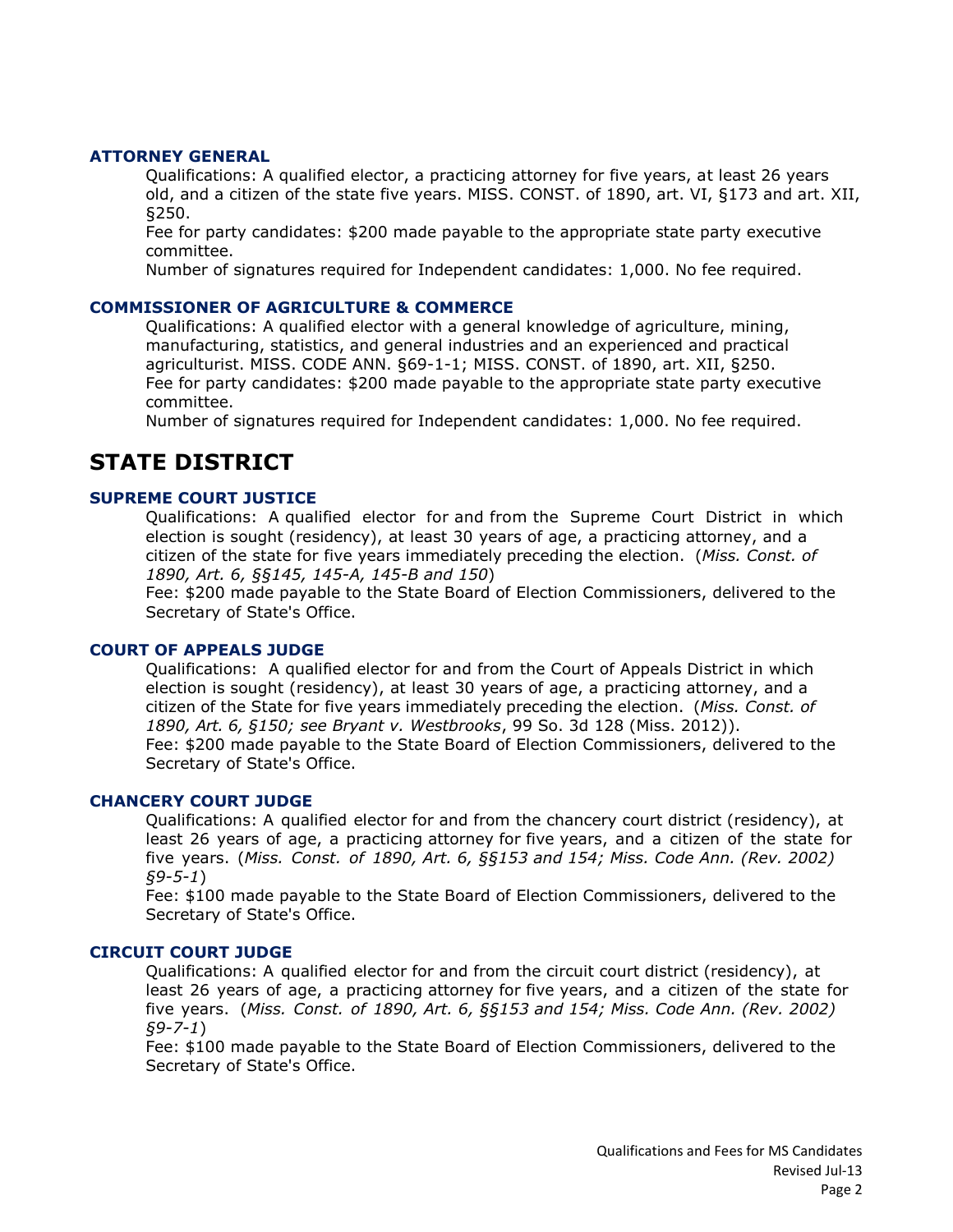#### **PUBLIC SERVICE COMMISSIONER**

Qualifications: A qualified elector, at least 25 years old, a resident of the Supreme Court district in which he/she seeks election, and a citizen of the state five years preceding the day of election. MISS. CODE ANN. §77-1-1; MISS. CONST. of 1890, art. VII, §186 and art. XII, §250.

Fee for party candidates: \$200 made payable to the appropriate state party executive committee.

Number of signatures required for Independent candidates: 300. No fee required.

#### **TRANSPORTATION COMMISSIONER**

Qualifications: A qualified elector and a resident of the Supreme Court district in which he/she seeks election. MISS. CODE ANN. §65-1-3.

Fee for party candidates: \$200 made payable to the appropriate state party executive committee.

Number of signatures required for Independent candidates: 300. No fee required.

#### **DISTRICT ATTORNEY**

Qualifications: A qualified elector of the district and a practicing attorney admitted to practice before the Supreme Court of Mississippi for two years. MISS. CODE ANN. §25- 311.

Fee for party candidates: \$100 made payable to the appropriate state party executive committee.

Number of signatures required for Independent candidates: 100. No fee required.

# **STATE LEGISLATORS**

#### **SENATOR**

Qualifications: A qualified elector of the state four years, at least 25 years old, and an actual resident of the district or territory represented for two years before the election. MISS. CONST. of 1890, art.

IV, §42.

Fee for party candidates: \$15. For single county and multi-county districts, made payable to the appropriate state party executive committee.

Number of signatures required for Independent candidates: 50. No fee required. Submit certified petition to Secretary of State.

#### **REPRESENTATIVE**

Qualifications: A qualified elector and resident citizen of the state four years, at least 21 years old, and a resident of the county or district represented for two years before the election. MISS. CONST. of 1890, art. IV, §41.

Fee for party candidates: \$15. For single county and multi-county districts, made payable to the appropriate state party executive committee.

Number of signatures required for Independent candidates: 50. No fee required. Submit certified petition to Secretary of State.

# **COUNTYWIDE**

#### **SHERIFF**

Qualifications: Not a defaulter to the state or any county or municipality or to the United States and a qualified elector. MISS. CODE ANN. §19-25-3. MISS. CONST. of 1890, art. V, §§135, and 138.

Fee for party candidates: \$15 made payable to the appropriate county executive committee via Circuit Clerk.

Number of signatures required for Independent candidates: 50. No fee required.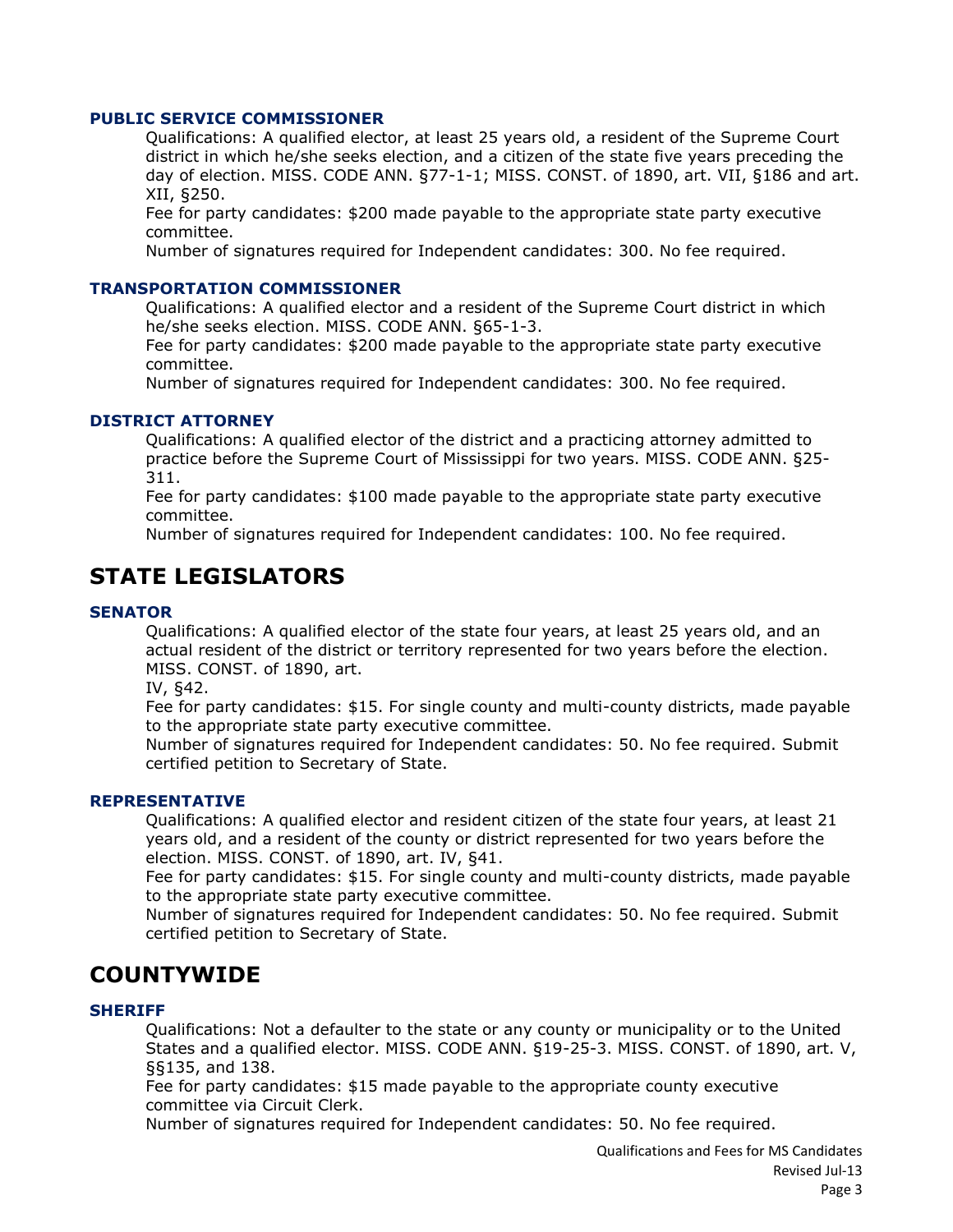### **CHANCERY CLERK, CIRCUIT CLERK, TAX ASSESSOR/COLLECTOR**

Qualifications: A qualified elector of the county in which he/she seeks election. MISS. CONST. of 1890, art. V §§135, and 138; art. VI, §168; art. XII, §250. Fee for party candidates: Same as for sheriff. Number of signatures required for Independent candidates: 50. No fee required.

#### **SUPERINTENDENT OF EDUCATION**

Qualifications: A qualified elector, the holder of a valid Administrator's license issued by the State Department of Education, and not less than four years of classroom and or administrative experience.

MISS. CODE ANN. §37-9-13; MISS. CONST. of 1890, art. VIII, §§202, 203, and 204; art. XII, §250.

Fee for party candidates: Same as for sheriff.

Number of signatures required for Independent candidates: 50. No fee required.

#### **COUNTY COURT AND FAMILY COURT JUDGE**

Qualifications: A qualified elector for and from the county court district (residency), at least 26 years old, a practicing attorney for five years, and a citizen of the state for five years preceding the election. MISS. CODE ANN. §9-9-1 et seq. Fee: \$15 made payable to county Circuit Clerk.

## **COUNTY ATTORNEY**

Qualifications: A qualified elector and a regular licensed and practicing attorney. MISS. CODE ANN.

§19-23-1 et seq.

Fee for party candidates: same as for Sheriff.

Number of signatures required for Independent candidates: 50. No fee required.

#### **SURVEYOR**

Qualifications: A registered land surveyor and a qualified elector of the county in which he/she seeks election. MISS. CODE ANN. §19-27-1; MISS. CONST. of 1890, art. V §§135 and 138; art. XII, §250.

Fee for party candidates: \$10 made payable to the appropriate county executive committee via Circuit Clerk.

Number of signatures required for Independent candidates: 50. No fee required.

#### **CORONER**

Qualifications: A qualified elector, at least 21 years of age, possessing a high school diploma or its equivalent, of the county in which he/she seeks election. The minimum education requirement shall not apply to any Coroner holding office on July 1, 1986, who is re-elected in the 1987 general election and thereafter as long as he/she maintains continuous active service. MISS. CODE ANN. §19-21-103;

MISS. CONST. of 1890, art. V, §§135, and 138; art. XII, §250.

Fee for party candidates: \$10 made payable to the appropriate county executive committee via Circuit Clerk.

Number of signatures required for Independent candidates: 50. No fee required.

#### **COUNTY COURT JUDGE**

Qualifications: A qualified elector for and from the county court district ( residen cy) , at least 26 years of age, a practicing attorney for five years, and a citizen of the state for five years preceding the election. (*Miss. Const. of 1890, §§153 and 154; Miss. Code Ann. (Rev. 2002) §9-9-1*)

Fee: \$15 made payable to made payable to the proper county, deliver to the Circuit Clerk's office.